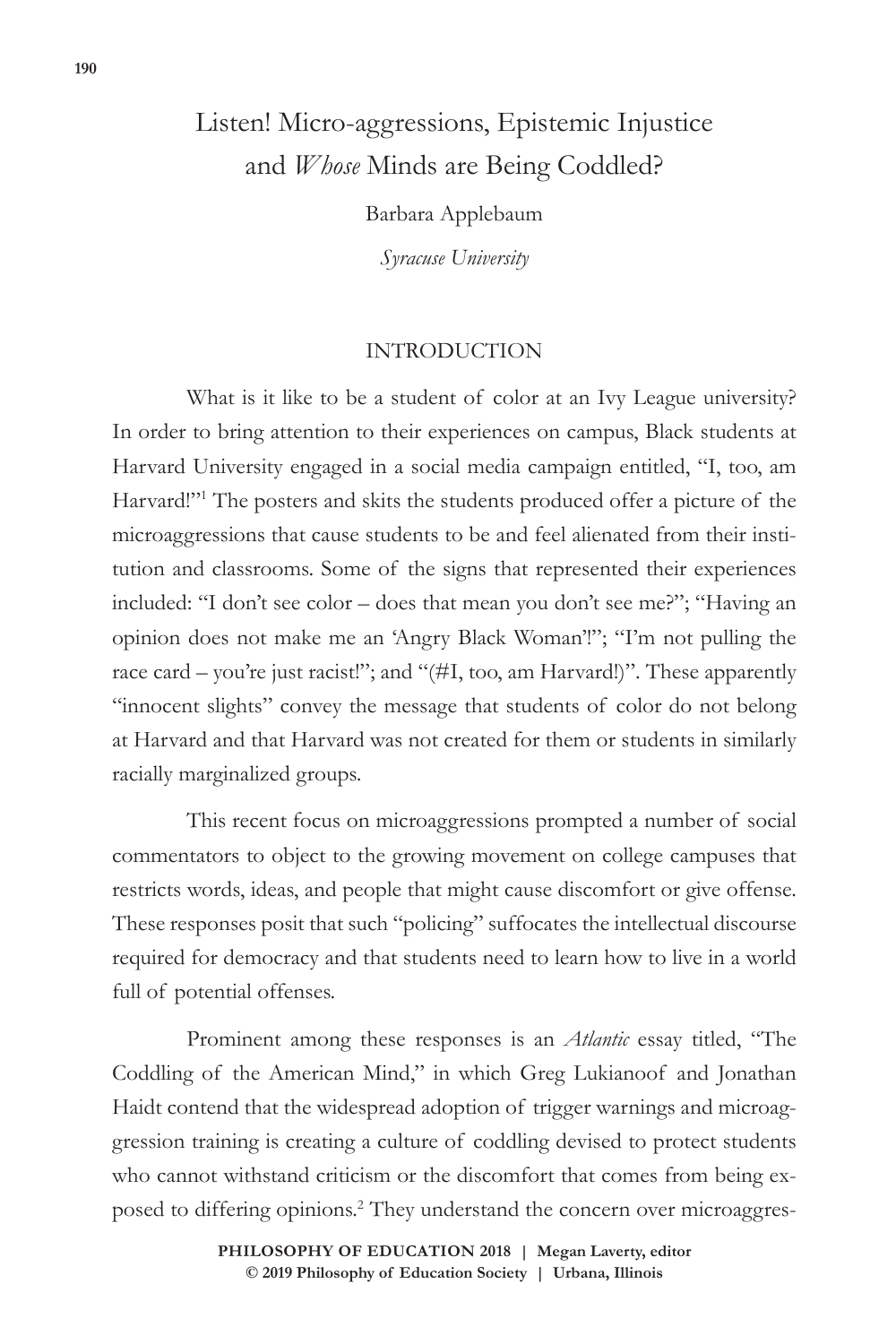sions as largely an issue about emotional well-being and argue that students are being overprotected resulting in them becoming "whiny." According to Lukianoof and Haidt, campus wide programs aiming to prevent microaggressions reinforce identity-based divisions and foster feelings of victimization that impede the development of resilience. The authors assert that:

> … an increased focus on microaggressions coupled with the endorsement of emotional reasoning is a formula for a constant state of outrage, even toward well-meaning speakers trying to engage in genuine discussion.3

Indeed, they emphasize coddling is bad for American democracy:

… When the ideas, values and speech of the other side are seen not just as wrong but as willfully aggressive toward innocent victims, *it is hard to imagine the kind of mutual respect, negotiation, and compromise that are needed to make politics a positive-sum game.*<sup>4</sup>

Rather than coddle students, the authors advocate that colleges should help them learn to endure the contexts that make free speech possible.

In this article, I will argue that when students protest the microaggressions they experience on campus it is misleading and dismissive to explain this as an issue of "offense" or only about emotional well-being. Appealing to the recent work on epistemic injustice, I demonstrate that microaggressions are often a form of injustice to persons in their capacity as knowers. When microaggressions are understood as a form of epistemic injustice, it becomes clear that when universities across the United States attempt to address the larger systemic issues that allow racial microaggressions to flourish on their campuses this is not coddling students but rather a serious effort to counter the epistemic impediments to dialogue across difference that is essential for democracy.

Moreover, the arguments that Lukianoof and Haidt present are not just an opposing opinion on the topic but rather a promotion of the systemic ignorance that continues to silence the perspective of the marginalized. Their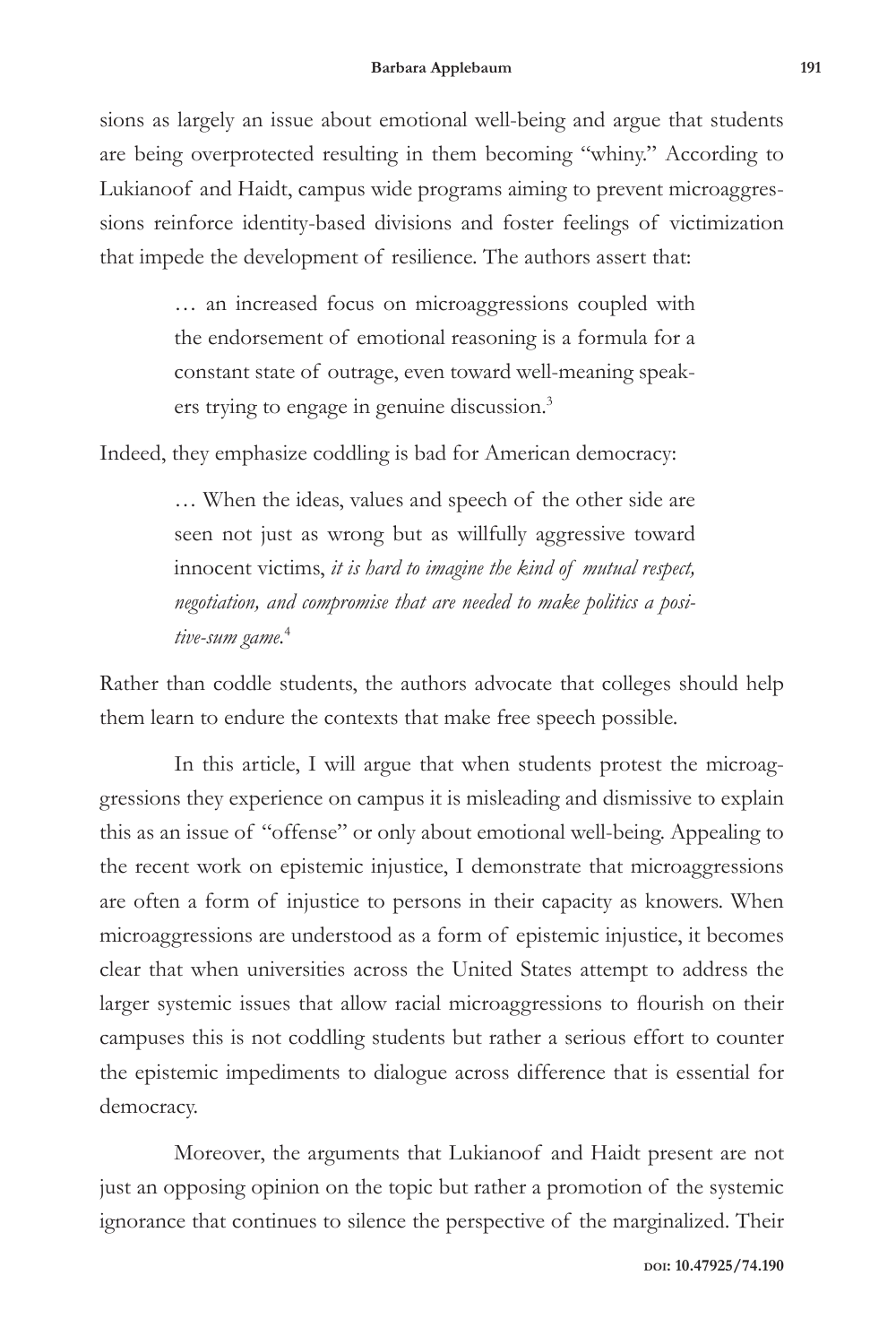insistence on understanding microaggressions as about "merely offense" perpetuates the epistemic injustice that naming microaggressions attempts to disrupt. I argue that exposing microaggressions does not constrain the dialogue essential to democracy but, instead, expands it by breaking down barriers to cross-racial engagement and enriching cross-racial interactions. Trivializing the effects of microaggressions functions as a "technology for not hearing."5 When Lukianoof and Haidt narrow their understanding of microaggressions to "offense," they not only do damage to the epistemic agency of the marginalized, they also cannot "hear" what the marginalized are saying. Consequently, unexamined beliefs about sexism, racism, and homophobia can remain comfortably unchallenged. If so, the question arises: Whose minds are being coddled?6

#### MICROAGGRESSIONS – NOT ONLY OFFENSE!

Research on microaggressions on college campuses has continued to document the everyday racism that students of color experience.<sup>7</sup> Chester Pierce, an African-American medical doctor and psychiatrist, first introduced the idea of racial microaggressions in the early 1970s in his attempt to name the everyday racism that Black people experience.<sup>8</sup> While any instance taken in isolation might be in itself minor and may seem inconsequential, according to Pierce microaggressions manifest *a pattern* that is relentless and repetitive and that has harmful effects over time. According to Pierce, microaggressions function as one of the major and inescapable expressions of racism in contemporary United States.

Further expanding this idea, Derald Wing Sue defined microaggressions as "brief, everyday exchanges that send denigrating messages to certain individuals because of their group membership."9 Whether communicated verbally ("You speak good English") or nonverbally (clutching one's purse when a Black man enters an elevator or locating a symbol like the confederate flag in public space), such communications are a form of everyday racism that serve to keep the racially marginalized in their place. Sue proposed various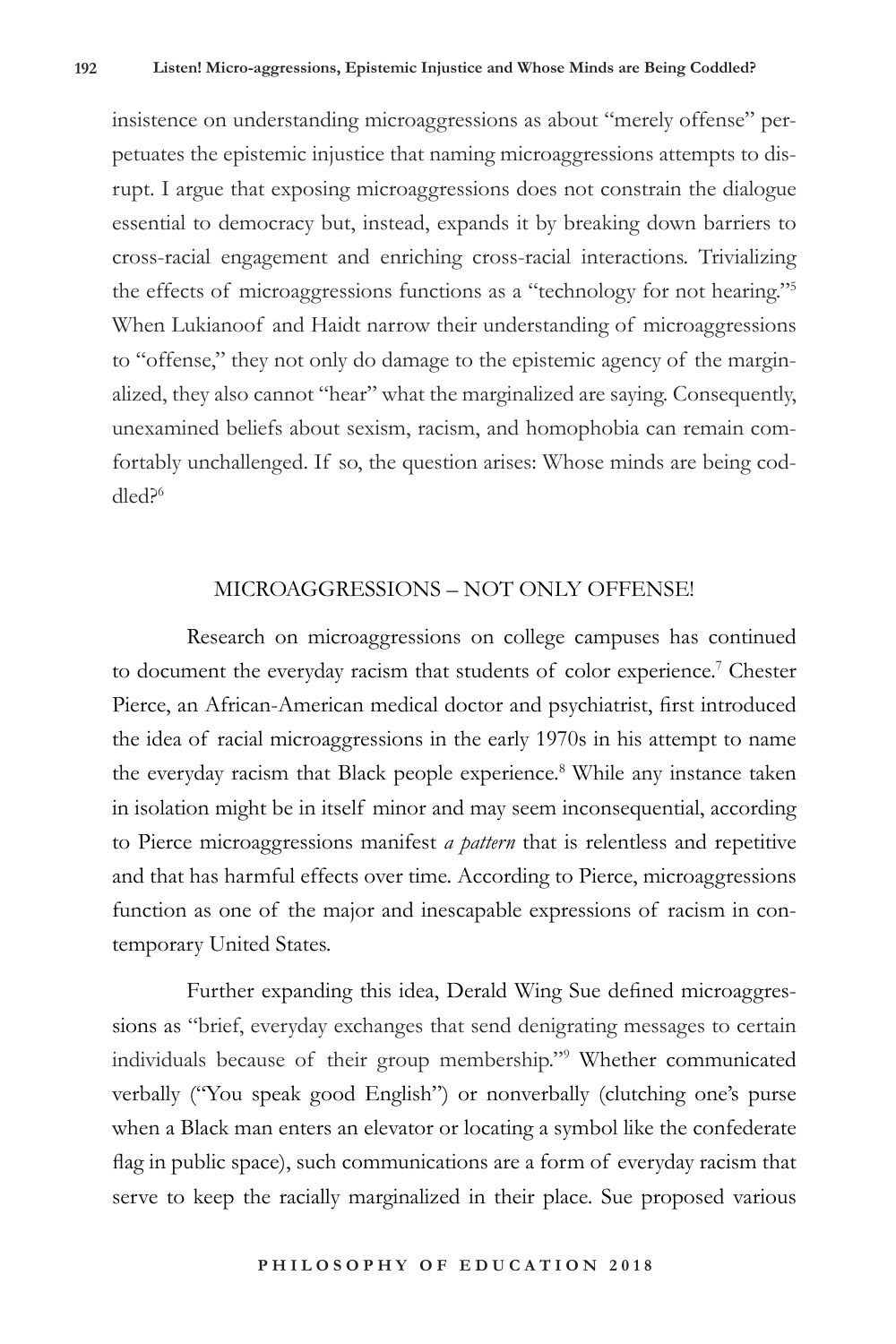classifications of racial microaggressions, one type of which is particularly salient for my argument. Microinvalidations are discursive practices that function to undermine the thoughts, feelings, or experiential reality of persons of color in which the perpetrator is usually oblivious of their effects. Sue demonstrates how microinvalidations put the target in a double bind because if they complain, their experience can be dismissed and denied as "being oversensitive" or "paranoid." The perpetrator honestly believes s/he has done no wrong. If, however, the target chooses not to confront the perpetrator, the emotional toll has psychological consequences. The target is left to question what actually happened and feels confusion, anger, and an overall drain of energy.

Microinvalidations, in particular, and microaggressions, more generally, are more than just an annoyance or a slight that one has to learn to live with. The recent scholarship around the concept of epistemic injustice can help to flesh out the harms of certain forms of microaggressions.

The concept of epistemic injustice emerged out of a rich line of feminist philosophy and philosophy of race examining epistemic exclusion, silencing, and systemic ignorance. This scholarship is based on the premise that epistemology cannot be examined without considering dimensions of power. Miranda Fricker first coined the term, but the scholarship around this concept has been further developed in various directions.<sup>10</sup> Some of this scholarship enriches our understanding of how certain forms of microaggressions diminish the epistemic agency of the systemically marginalized, on the one hand, and maintain systemic ignorance and shield systemic injustice from challenge, on the other hand. Examining the proliferating research that addresses the various types of epistemic injustice facilitates an expansion of our understanding of the nature and harms of microaggressions.

#### THE EPISTEMIC DIMENSION OF MICROAGGRESSIONS

Epistemic injustice, as defined by Fricker, names the harms done to people in their capacities as knowers and is a form of what Kristie Dotson refers to as "epistemic oppression" or the "persistent epistemic exclusion that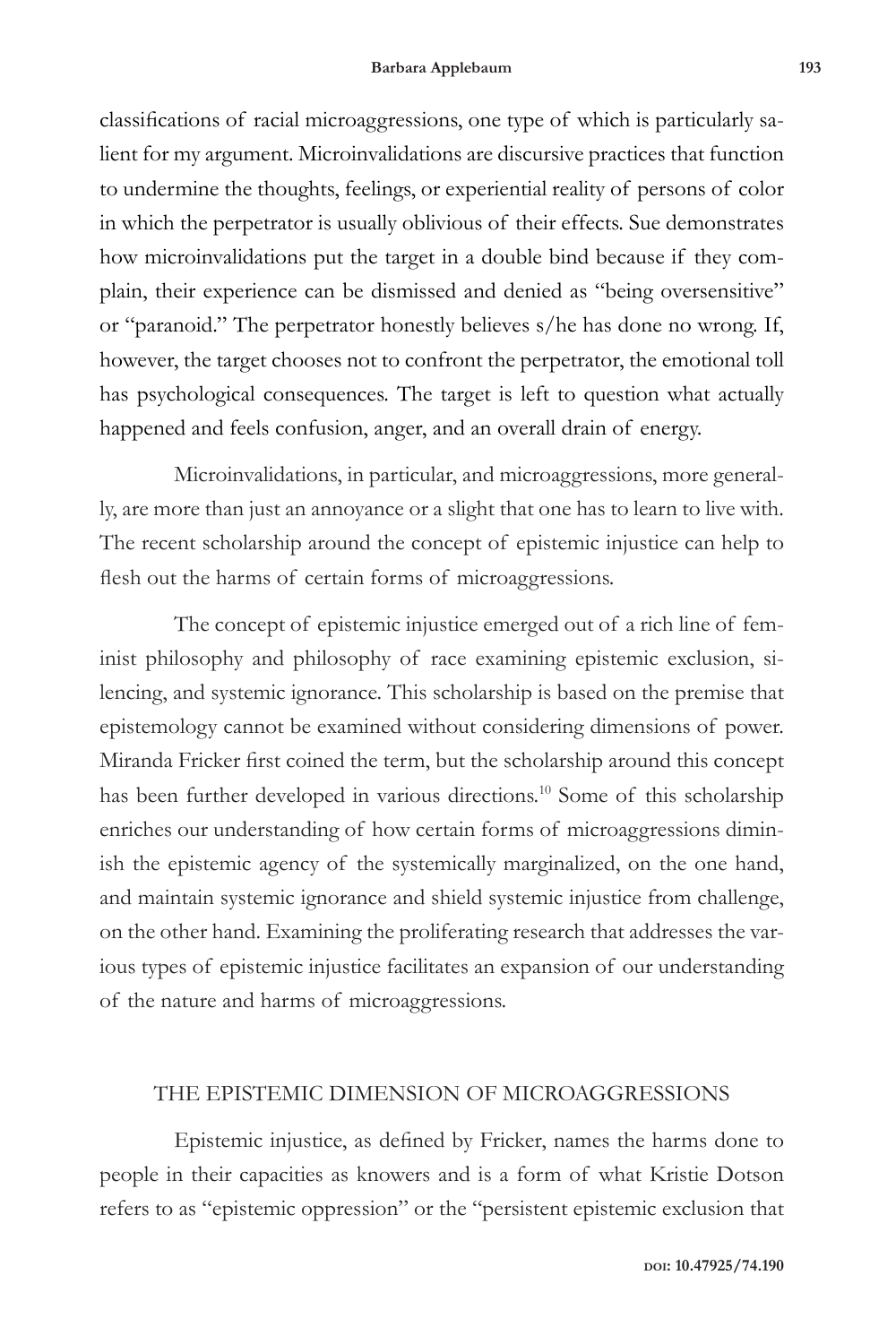hinders one's contribution to knowledge production."<sup>11</sup> Fricker identifies two types of epistemic injustice: testimonial injustice and hermeneutical injustice. Testimonial injustice occurs when "prejudice causes a hearer to give a deflated level of credibility to a speaker's word."12 As an illustration of testimonial injustice, Fricker draws from a movie in which a man dismisses a woman's comments about murder by asserting, "Marge, there's female intuition, and then there are facts."13 In doing so, the information that the woman had about the death was written off simply because she is a woman.

According to Fricker, when women are continuously dismissed as knowers, they are not taken seriously as human beings because being considered a reliable knower is a fundamental aspect of being human.<sup>14</sup> The term "gaslighting," popular on social media, refers to the ways in which a hearer explicitly or implicitly conveys the message that a speaker's claim is not serious, or that the speaker is overreacting or not interpreting events properly. Gaslighting is a form of testimonial injustice. The term originates from a 1944 film called *Gaslight* in which the main character intentionally convinces his wife that she is suffering delusions so that she will doubt her memory and self-perceptions. "Gaslighting" is currently deployed to refer to subtle forms of dismissal that are often done unintentionally.15 Fricker emphasizes that the consequence of testimonial injustice is that self-confidence is undermined, and feelings of self-doubt are developed.

Kristie Dotson addresses other consequences of testimonial injustice when she examines two types of silencing practices: testimonial quieting and testimonial smothering. Testimonial quieting occurs as a result of the failure to recognize the speaker as a knower. Because the speaker is not given the appropriate uptake, it is as if the speaker did not speak at all. Testimonial smothering ensues when one knows that the audience will not give one the appropriate uptake, and so, in response, one truncates and limits one's testimony in order to ensure that "the testimony contains only content for which one's audience demonstrates testimonial competence."16 Dotson argues that while it appears that the speaker "smothers" his/her own testimony, this should still be understood as "coerced silencing."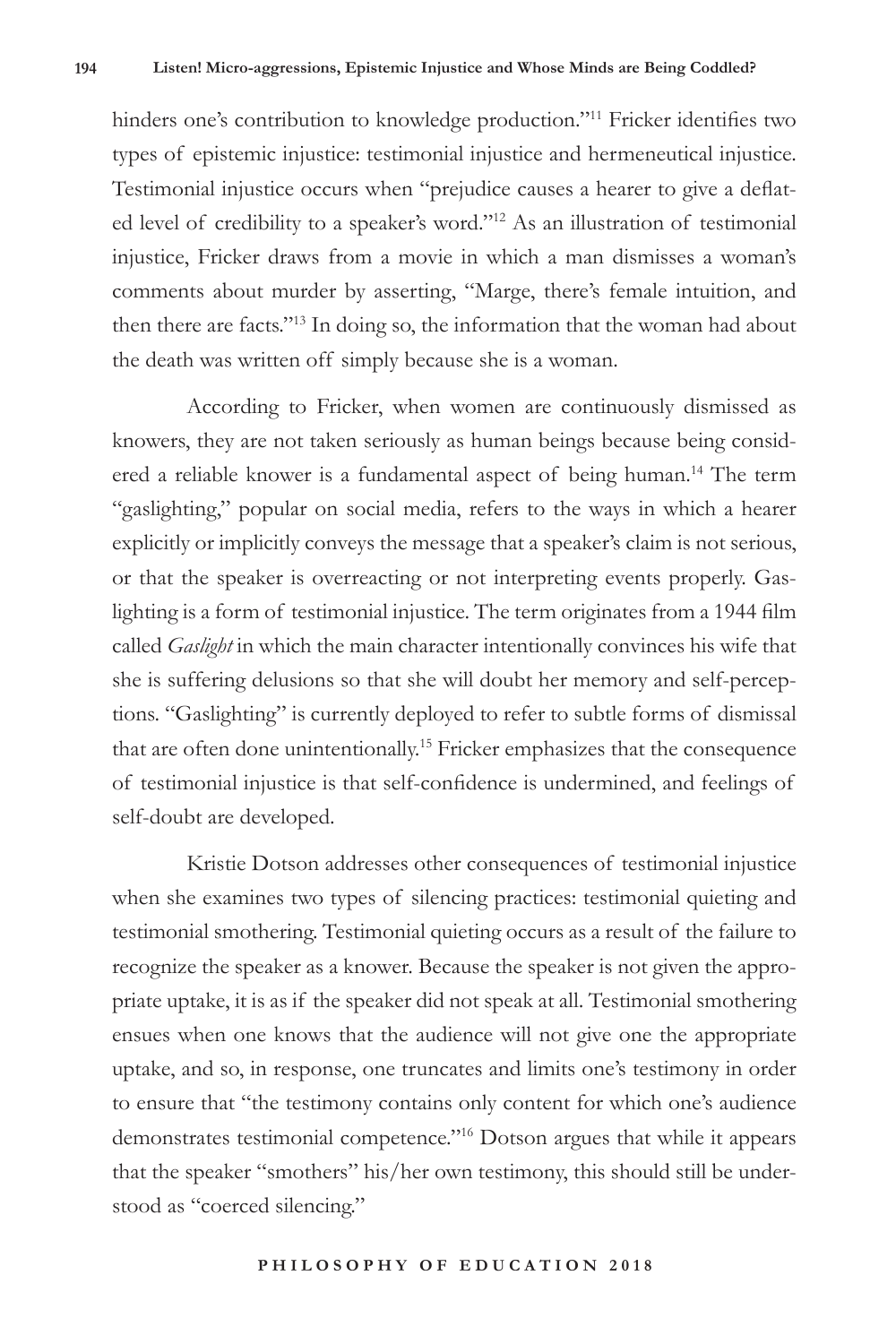Another effect of testimonial injustice is that one may become justifiably angry in the face of being persistently ignored, but then in cyclical fashion this anger becomes the justification for being ignored. In her examination of anger, Sara Ahmed explains that when women of color are read as being against x because one is angry rather than being angry because one is against x, they become entangled in their anger and angry at not being heard.17 This then has been used to provide validation for dismissal by confirming that only anger grounds the truth behind their speech.

While testimonial injustice harms the speaker in her capacity as a knower, it also has consequences for the silencer. Testimonial injustice curtails what one can hear. Evidence, opposing ideas, and new concepts that are conducive to knowledge expansion can be ignored. Ignorance, in other words, thrives and is an effect of testimonial injustice. Hermeneutical injustice, a second form of epistemic injustice, is also a tool for the perpetuation of ignorance.

Hermeneutical injustice occurs because "the powerful have an unfair advantage in structuring collective social understandings"18 and this results in a lacuna in the conceptual or linguistic resources of a society. Fricker underscores that hermeneutical injustice makes it difficult for the marginalized to articulate wrongful social experience. Fricker offers that before the term sexual harassment entered our public language, it was challenging for women to name their experience of unwanted sexualized attention because their experience was rendered unintelligible due to gaps in the shared epistemic resources.<sup>19</sup>

A number of philosophers<sup>20</sup> have pointed out a gap in Fricker's own construal of hermeneutical injustice. Fricker assumes that if there are no epistemic resources in *dominant* frameworks of intelligibility, then the marginalized will lack understanding of their own experience. Marginalized groups, however, have often developed their own epistemic resources, concepts that make their experience intelligible amongst themselves even if these experiences may "still remain systematically misunderstood by others … when they try to communicate about those experiences."21 This critique is significant because not only does it point to a limitation of Fricker's account, it also shifts critical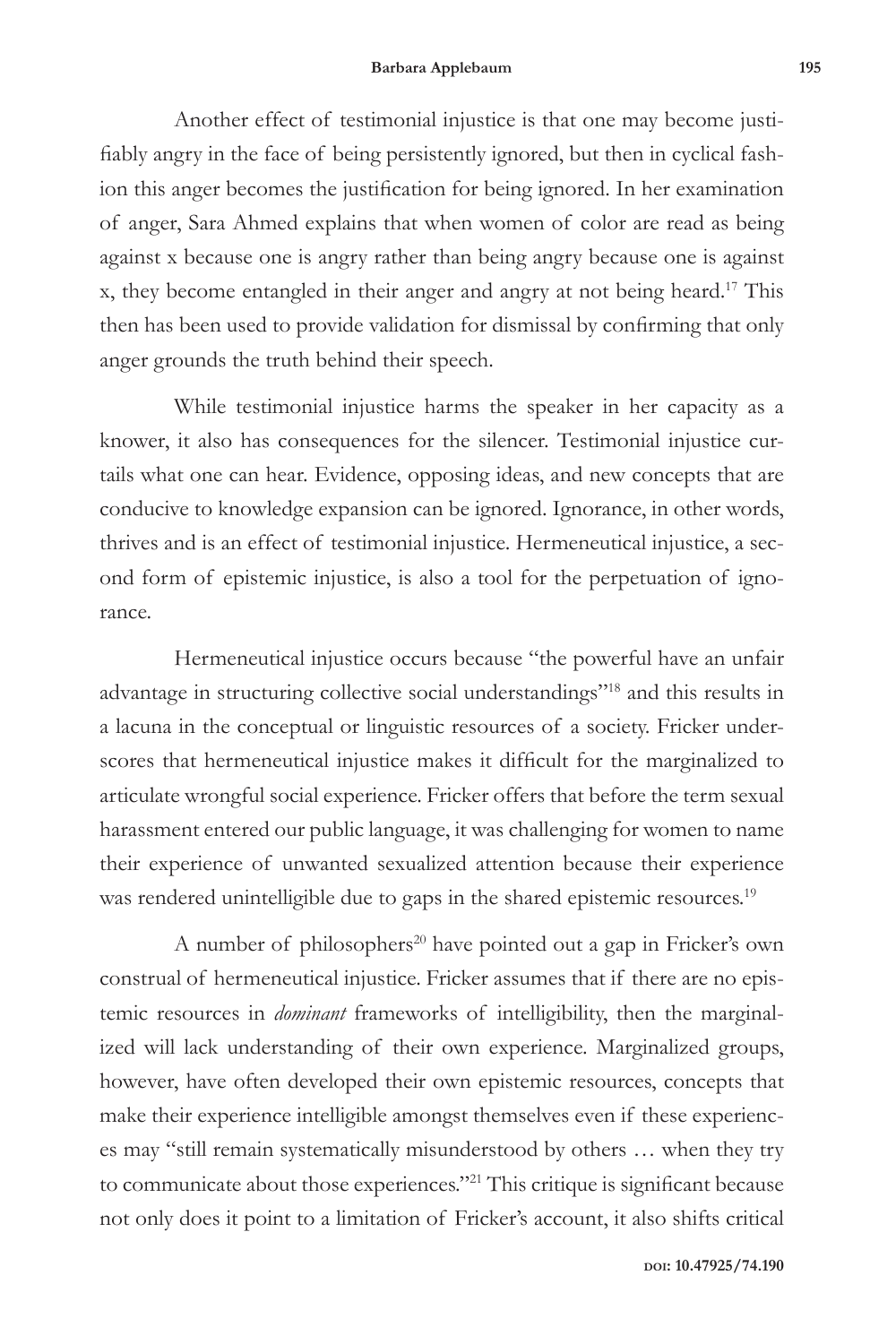attention to how systemically privileged knowers listen when the concepts necessary to hear what the marginalized are saying are available but repudiated.

Kristie Dotson, for instance, challenges Fricker's conception of hermeneutical injustice in that it assumes a single collective hermeneutical framework—the dominant one.<sup>22</sup> Dotson points out that Fricker implies that both the marginalized speaker and the dominant hearer have equal difficulty in making marginalized experience intelligible. The marginalized, however, may very well understand their experiences and have their own epistemic resources that make their experiences intelligible. However, as Gaile Pohlhaus, Jr. explains, dominantly situated knowers pre-emptively dismiss such epistemic resources.23 Pohlhaus refers to this as "willful hermeneutical ignorance" which occurs "when dominantly situated knowers refuse to acknowledge epistemic tools developed from the experienced world of those situated marginally."24 In other words, the systemically privileged place too much confidence in their own experiences and interpretations of events so that they cannot "hear" the conflicting testimony provided by the marginalized. This refusal to know allows the systemically privileged to "misunderstand, misinterpret, and/or ignore whole parts of the world"<sup>25</sup> and it preserves ignorance.<sup>26</sup>

This influenced Dotson to develop a third type of epistemic injustice (different from testimonial and hermeneutical injustice) that she terms "contributory injustice."27 Contributory injustice refers to systemically privileged perceivers' willful hermeneutical ignorance that allows them to utilize dominant resources rather than engage with marginalized frameworks. The result is that conceptual tools the marginalized have to offer are persistently not taken seriously. This serves to obstruct the ability of the marginalized "to contribute to shared epistemic resources within a given epistemic community."28 The emphasis on "contributory" also highlights the ways in which the systemically privileged are complicit in blocking from mainstream discourse the interpretive resources that are crucial for understanding marginalized experience. Attempts by the systemically marginalized to "prove" the pervasiveness of patterns of sexism and racism, for example, become tiresome and fruitless because there is no uptake or engagement.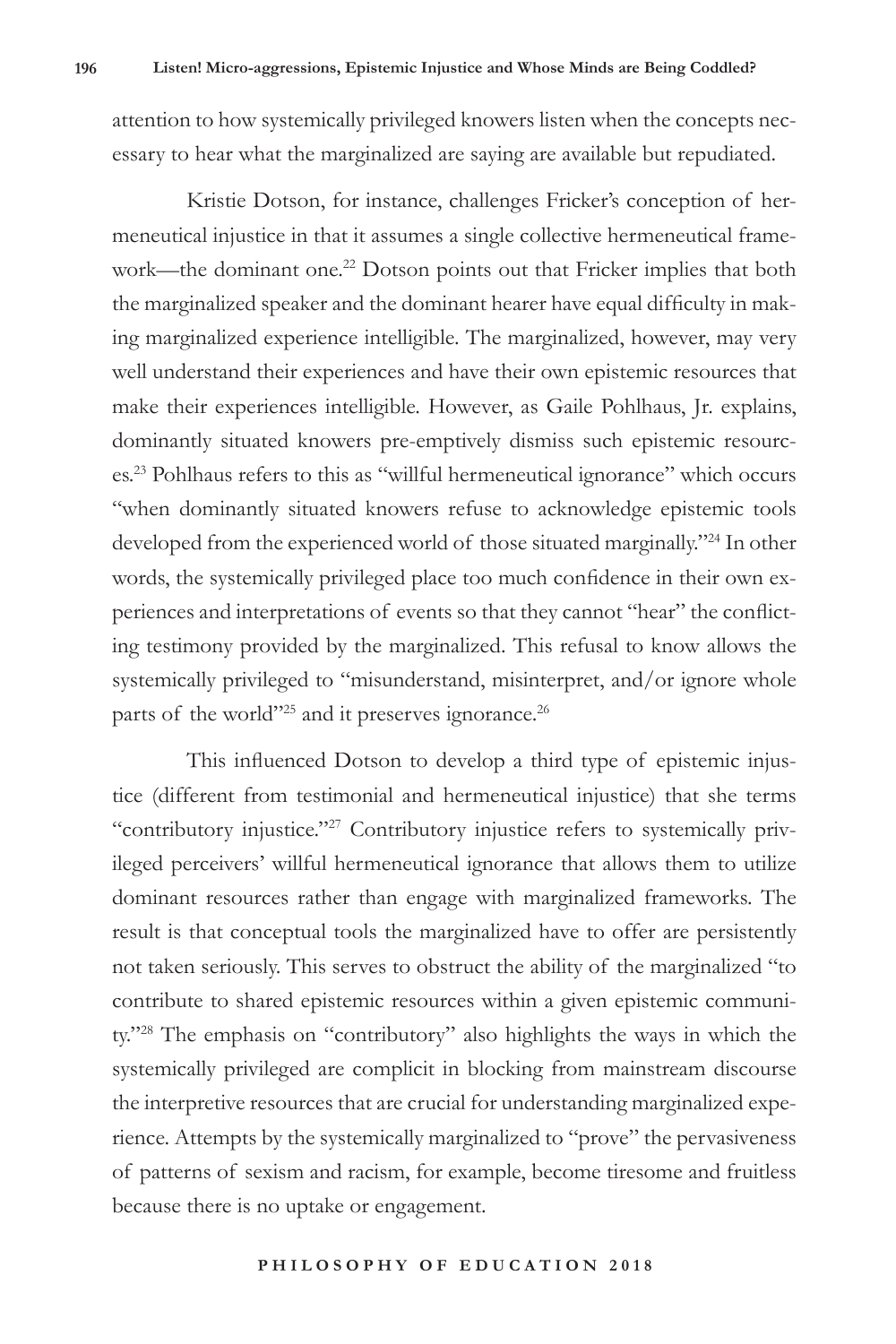On the one hand, the epistemic agency of the marginalized is not respected and, on the other hand, the systemically privileged can continue to remain ignorant as the marginalized experience remains unintelligible to them. Charles Mills emphasizes the interrelationship between epistemic injustice and white ignorance that, he maintains, work in tandem. Mill explains, "People of color will be denied credibility, and the alternative viewpoints that could be developed from taking their perspective seriously will be rejected."29 The point here is not that epistemic justice requires the uncritical acceptance of the testimony of the marginalized, but rather it is to expose the ways in which dominantly situated knowers have the "privilege" to immediately doubt and dismiss the marginalized speaker's testimony. According to Dotson, to address contributory injustice, it is crucial that one be open to and seek out marginalized interpretive frameworks. Two related types of epistemic injustice further elucidate the complexities of how microinvalidations function.

# CONCEPTUAL COMPETENCE INJUSTICE AND EPISTEMIC EXPLOITATION

Derek Anderson distinguishes another form of epistemic injustice that he labels "conceptual competence injustice."30 In contrast to testimonial injustice in which the *testimony* is dismissed as unreliable or false, with conceptual competence injustice it is the knower's *competence* that is dismissed as unreliable, even when the knower is an expert in some domain.

When the marginalized put out a concept that would explain their experience, they are unjustly regarded as having failed to grasp one or more of the concepts expressed in their claim. Conceptual competence injustice also differs in a significant way from contributory injustice. In the latter, the perpetrators know that there are other conflicting conceptual frames but intentionally decide not to give appropriate uptake, while in the former *the person is presumed incompetent* so the possibility of conflicting intellectual frames does not even arise.

An example of conceptual competence injustice that some of us in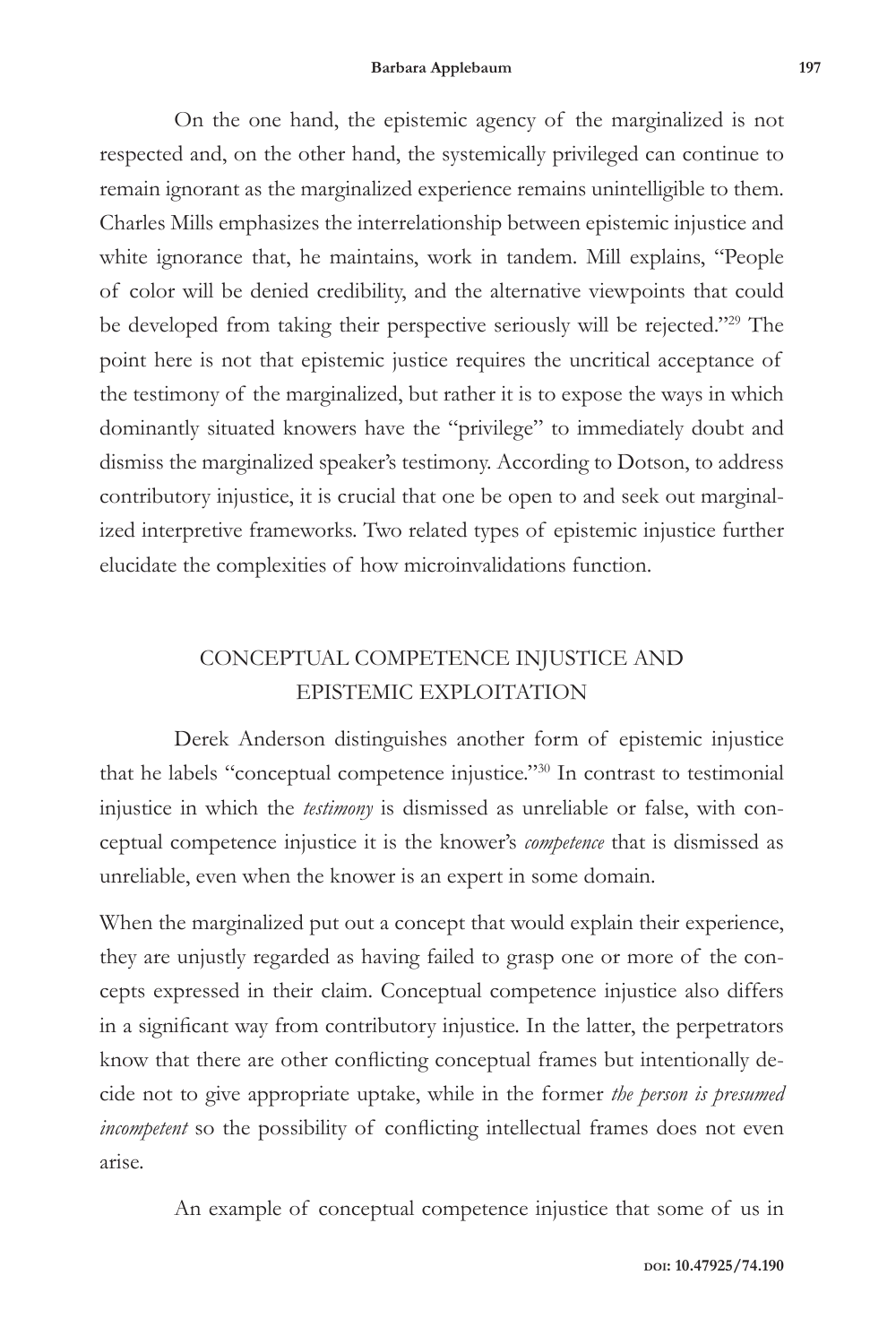the audience might have experienced is referred to as "mansplaining." Lily Rothman defines this as explaining without regard to the fact that the explainee knows more than the explainer.31 In a book titled, *Men Explain Things to Me*, Rebecca Solnit documents the ways in which women are treated as less credible than men.<sup>32</sup> She maintains that the phenomenon implies an over-confidence in dominant group epistemic competence. Solnit focuses on gender relations, but the practice applies to other axes of privilege and oppression, as well.

In a profoundly insightful point, Anderson explains that presumptions of incompetence might not even manifest in an implicit bias against the marginalized but rather may be an effect of an arrogant degree of confidence in one's own intellectual authority. To this, I would add that one way to shore up one's presumed epistemic competence is by deprecating the other's lack of competence. Conceptual competence injustice severely thwarts marginalized agents' attempts to add epistemic resources to our framework of intelligibility.

While competence injustice refers to credibility deficits when the marginalized try to speak about the nature of oppression, "epistemic exploitation"33 refers to harms that result from dominantly situated knowers' expectation that the marginalized will educate them. Nora Berenstain categorizes the unremunerated labor that the marginalized enact when put in a position to educate the systemically privileged. In characterizing this labor, she draws attention to a primary challenge the marginalized face when they offer testimony: "default skepticism of the privileged."<sup>34</sup> Crucial to this account of epistemic injustice is that the skeptic positions him/herself as "the epistemic peer of the person of color with respect to this particular domain,"35 and thus skepticism seems to him/her to be a legitimate objection. In fact, it can seem to the skeptic that s/he is being engaged and open.

Berenstain points to the ways in which such exploitation masquerades as epistemically virtuous forms of intellectual engagement (e.g., a pursuit of truth, a harmless exercise of curiosity, just wanting to know), but, in effect, it is an abuse of marginalized people's labor. When the systemically privileged demand to be educated but then fail to utilize and seriously engage with what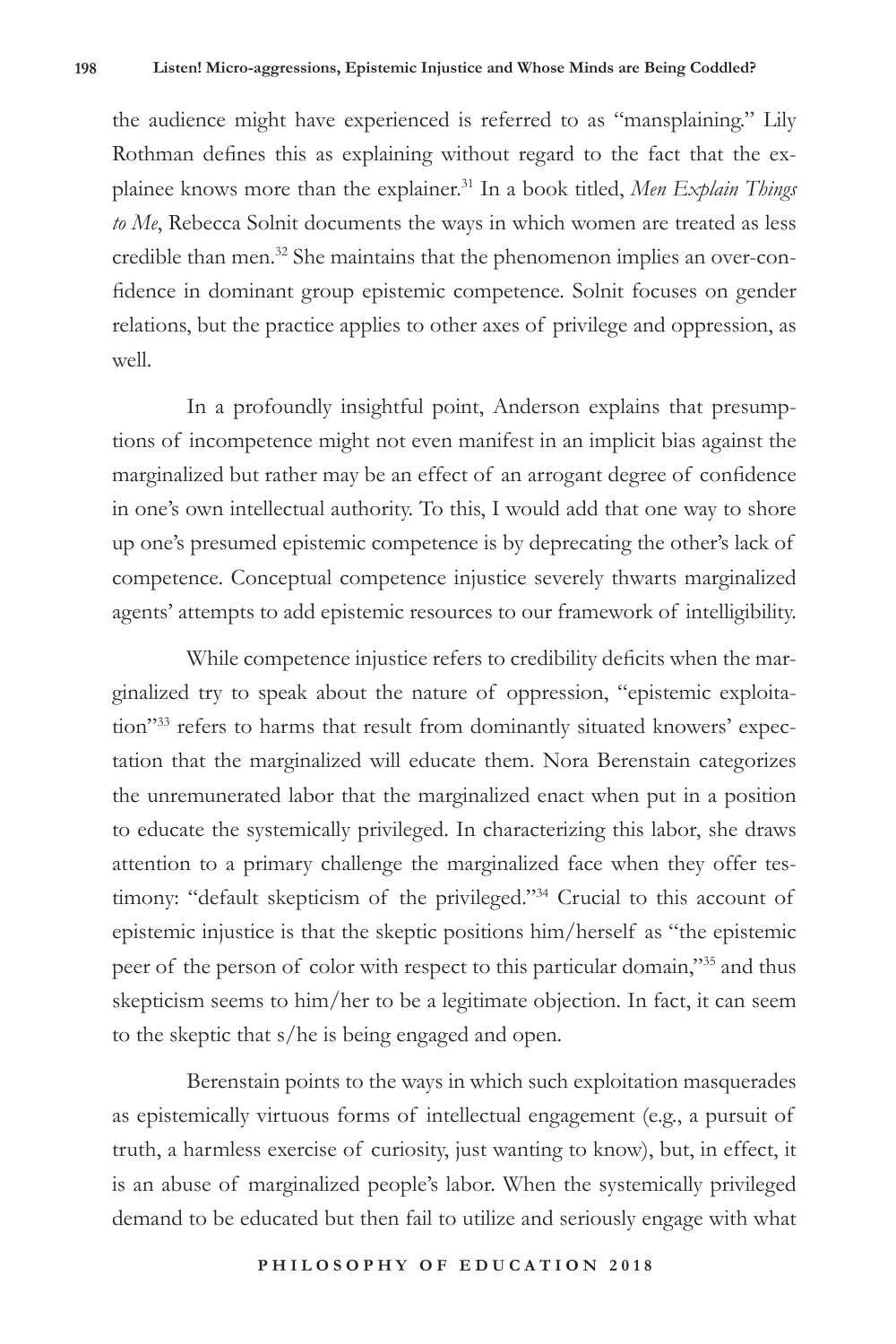they are told, the active ignorance of the dominantly situated is maintained, and dominant epistemic frameworks are protected from challenge, all under the guise of the pursuit of knowledge.

The disproportionate pressure on the marginalized to respond and the fact it is emotionally exhausting to constantly justify and substantiate one's understanding of one's experience to those who do not have "the ears to hear"<sup>36</sup> is often ignored by those with the "privilege" to be ignorant. Epistemic exploitation also keeps the marginalized busy with the needs and interests of the systemically privileged. Because they refuse to entertain the concepts that the marginalized employ to articulate their experience, the systemically privileged set the terms of the debate.

Microinvalidations, specifically, and microaggression, in general, have an epistemic dimension. When one considers the harms of epistemic injustice to the marginalized and how epistemic injustice impedes dialogue across difference, it becomes clear that microaggressions are not benign or trivial. Resilience, it follows, is not a remedy for the epistemic harms of microaggressions.

## ON CODDLING AND MICROAGGRESSIONS: CONCLUSION

In *Black Bodies, White Gazes*, George Yancy recounts how a white student dismissed with a confident outburst of "Bullshit!!" his description of the "elevator effect."37 Yancy poignantly describes how when he enters an elevator and a white woman clutches her purse, her practice marks him as "Black." The student's pre-emptive rejection of Yancy's explanation of the "elevator effect" can be understood as a distancing strategy<sup>38</sup> that reflects white fragility,<sup>39</sup> or the inability to stay with the discomfort of having to consider something one does not know.

Yet, there is also an epistemic dimension to this refusal to engage with non-dominant epistemic resources. Acknowledging this epistemic dimension helps us understand why microaggressions are pervasive and harmful. Those who allege that students are being coddled on university campuses because universities are attempting to remedy the climate of microaggressions insist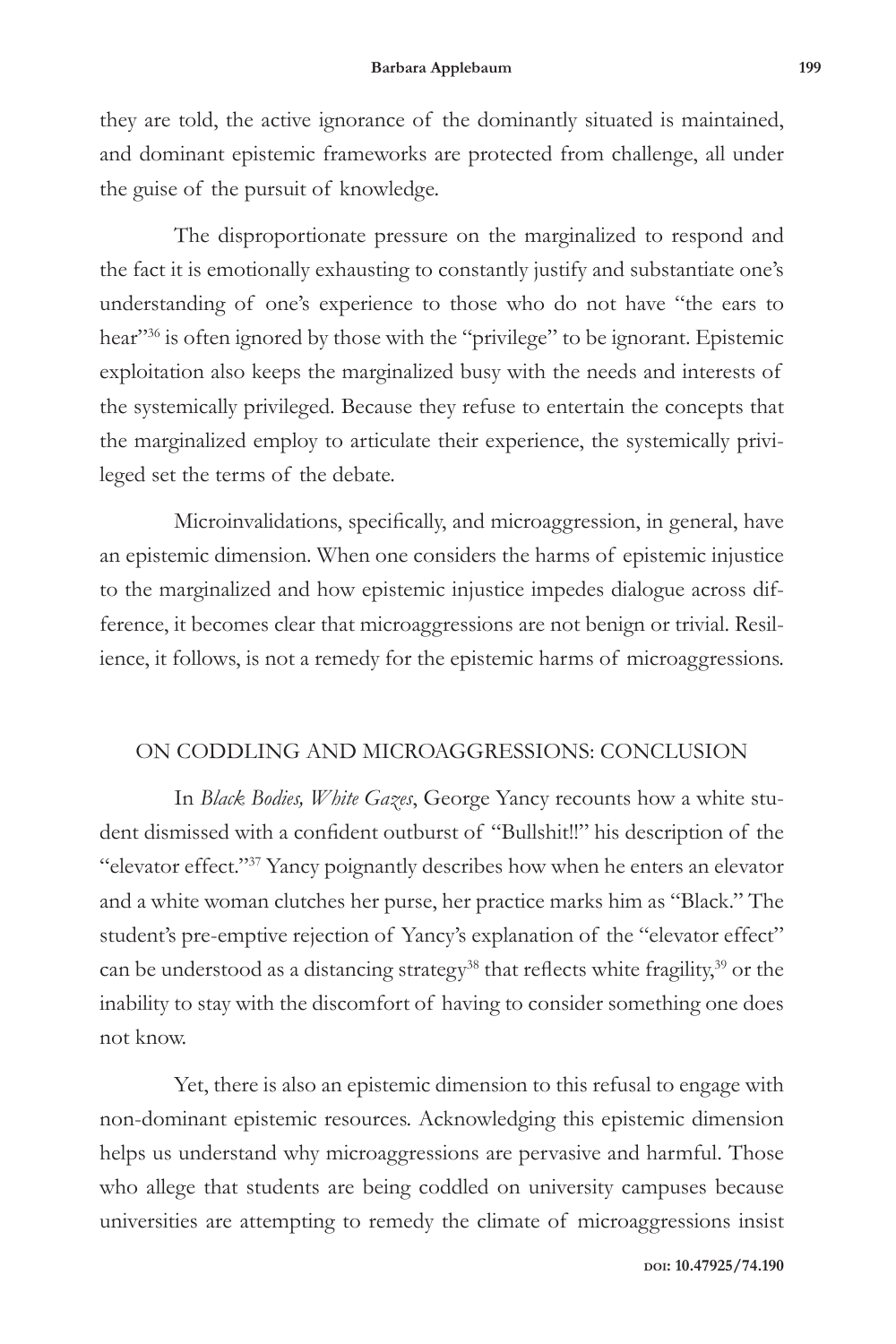on a very narrow understanding of microaggressions as offense. This position is not just another opinion, but more significantly *a refusal* to engage with a more grounded conception of microaggressions as a form of epistemic injustice. The result is that the perspective of the marginalized is further trivialized and silenced, and a system of ignorance is perpetuated. The refusal to openly engage with other understandings of microaggressions enables the epistemic injustice that naming microaggressions attempts to disrupt. When Lukianoof and Haidt restrict their understanding of microaggressions to "offense," they not only do damage to the epistemic agency of the marginalized, they also cannot "hear" what the marginalized are saying. Consequently, unexamined beliefs about sexism, racism, and homophobia can remain comfortably unchallenged. If so, I cannot help but wonder: *Whose* minds are coddled?

When microaggressions are apprehended as merely about offense, this stigmatizes efforts to challenge epistemic injustice. On the one hand, microaggressions that undermine the credibility of knowers harm individuals in their capacity as epistemic agents. On the other hand, when microggressions are conceived as only about offense, the role that systemically privileged subjects play in maintaining systemic ignorance can remain hidden. Universities that address microaggressions as a form of epistemic injustice contribute to the awareness, acknowledgement, and possible collective work needed to remedy social injustice.

Students on college campuses are not coddled when they are taught about microaggressions but rather are being educated about systemic injustice and their roles in maintaining such systems. Understanding the epistemic dimension of microaggressions helps us explain why what the students on college campuses are protesting is not just a matter of offense or hypersensitivity, but more importantly a matter concerning the impediments to dialogue across difference that is so necessary for democracy.

<sup>1</sup> http://itooamharvard.tumblr.com/ (accessed August 18, 2017).

<sup>2</sup> Greg Lukianoff and Jonathan Haidt, "The Coddling of the American Mind,"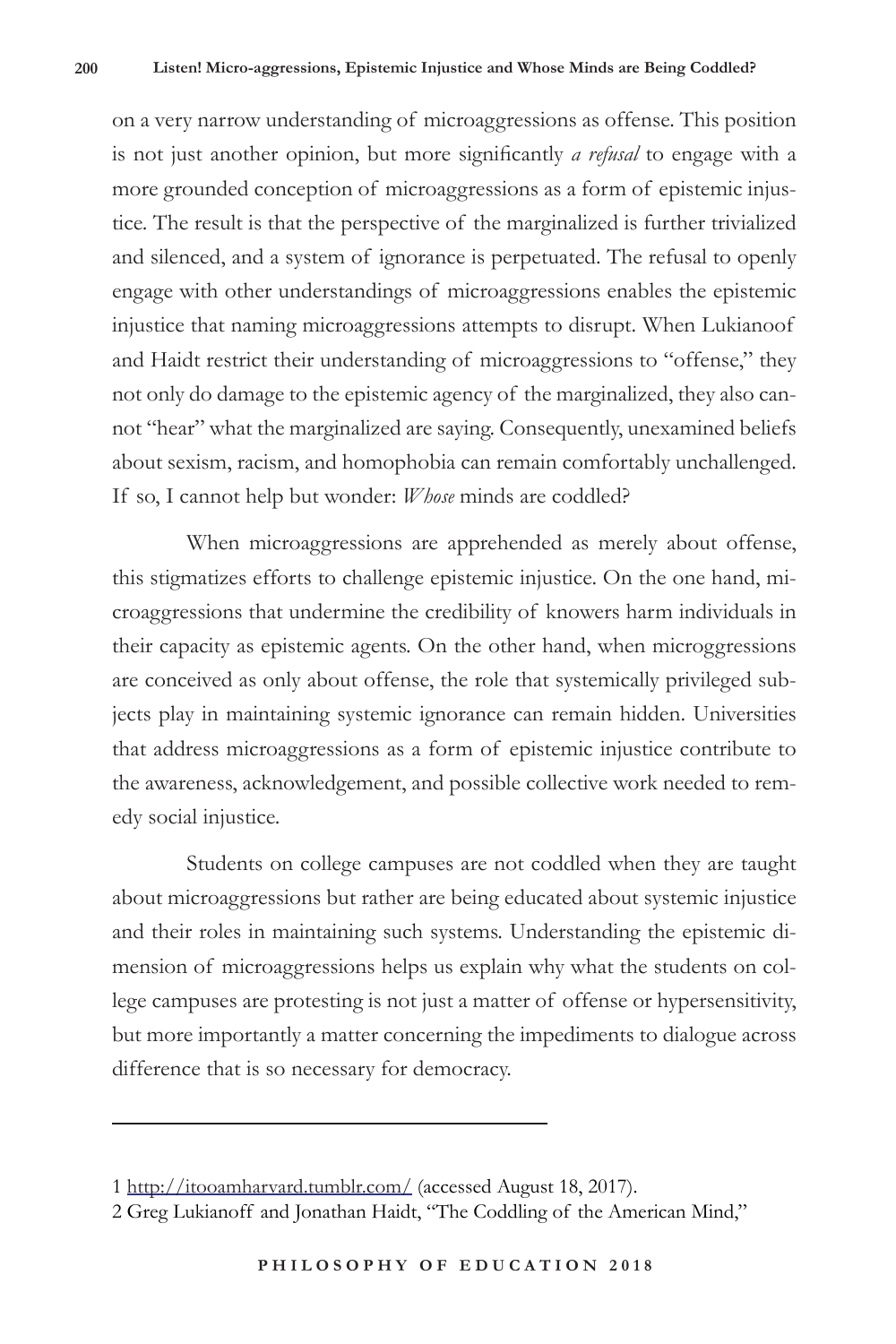*The Atlantic*, September, 2015, https://www.theatlantic.com/magazine/archive/2015/09/the-coddling-of-the-american-mind/399356/.

3 Ibid.

4 Ibid., emphasis added.

5 Sara Ahmed, "Embodying Diversity: Problems and Paradoxes for Black Feminists," *Race, Ethnicity and Education* 12, no. 1 (2009), 47.

6 For an excellent and relevant discussion of a similar topic see Eamonn Callan, "Education in Safe and Unsafe Spaces," *Philosophical Inquiry in Education* 24, no. 1 (2016): 64–78 and Cris Mayo's response, "Anger and Pedagogy," *Philosophical Inquiry in Education* 24, no. 1 (2016): 86–90.

7 Daniel Solorzano, "Critical Race Theory, Racial and Gender Microaggressons, and the Experiences of Chicana and Chicano Scholars," *International Journal of Qualitative Studies in Education* 11, (1998): 121–136.

8 Chester Pierce, "Psychiatric Problems of the Black Minority," in *American Handbook of Psychiatry,* ed. S. Arieti (New York: Basic Books, 1974), 512-523.

9 Derald Wing Sue, *Microaggressions in Everyday Life: Race, Gender, and Sexual Orientation* (New York: Wiley and Sons, 2010), xvi.

10 Miranda Fricker, *Epistemic Injustice: Power and the Ethics of Knowing* (Oxford University Press, 2007).

11 Kristie Dotson, "Conceptualizing Epistemic Oppression," *Social Epistemology* 28, no. 2 (2014), 115.

12 Fricker, *Epistemic Injustice*, 1.

13 Ibid., 9.

14 Ibid., 59.

15 Rachel McKinnon, "Allies Behaving Badly: Gaslighting as Epistemic Injustice," *Routledge Handbook of Epistemic Injustice*, eds. Gaile Pohlhaus, Jr James Kidd and Jose Medina (New York: Routledge, 2017): 167–174.

16 Kristie Dotson, "Tracking Epistemic Violence, Tracking Practices of Silencing," *Hypatia: A Journal of Feminist Philosophy* 26, no. 2 (2011), 244.

17 Sara Ahmed, *The Promise of Happiness* (Duke University Press: Durham, 2010), 68. 18 Fricker, *Epistemic Injustice*, 147.

19 Fricker, *Epistemic Injustice*, 155.

20 Rebecca Mason, "Two Kinds of Unknowing," *Hypatia* 26, no. 2 (2011): 294-307; Jose Medina, *The Epistemology of Resistance: Gender and Racial Oppression, Epistemic Injustice, and Resistant Imaginations* (Oxford: Oxford University Press, 2013).

21 José Medina, "Hermeneutical Injustice and Polyphonic Contextualism: Social Silences and Shared Hermeneutical Responsibilities," *Social Epistemology* 26, no. 2 (2012), 207.

22 Kristie Dotson, "A Cautionary Tale: On Limiting Epistemic Oppression," *Frontiers: A Journal of Women Studies* 33, no. 1 (2012): 24–47.

23Gaile Pohlhaus Jr., "Relational Knowing and Epistemic Injustice: Toward a Theory of Willful Hermeneutical Ignorance," *Hypatia* 27, no. 4 (2012): 715–735.

24 Ibid., 715.

25 Ibid., 716.

26 Because Fricker maintains that hermeneutical injustice is strictly structural and